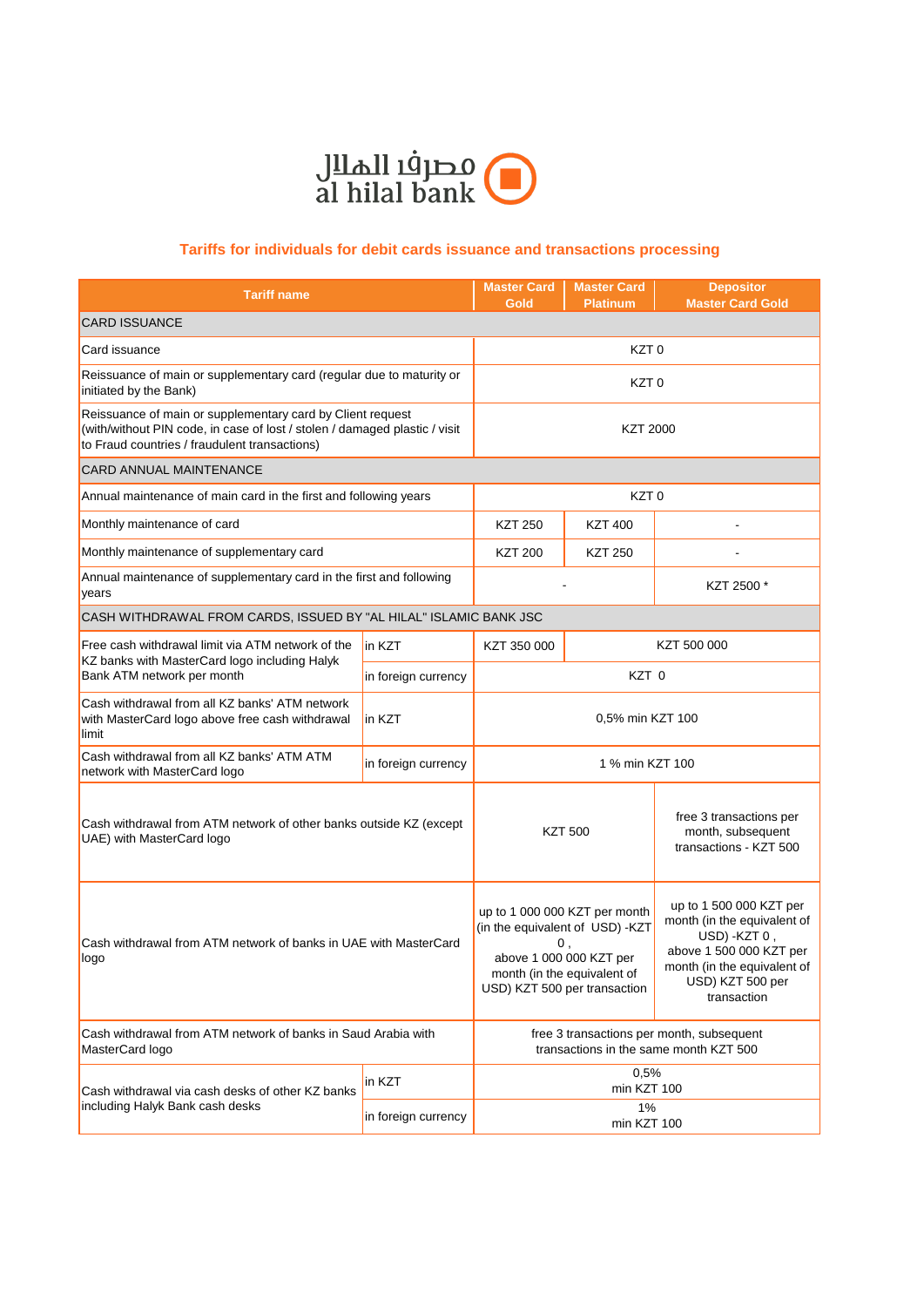| Cash withdrawal via cash desks of other banks outside KZ                                                                        |                                                  | 1%<br>min KZT 100                                  |               |               |  |
|---------------------------------------------------------------------------------------------------------------------------------|--------------------------------------------------|----------------------------------------------------|---------------|---------------|--|
| Cash withdrawal via cash desks of AI Hilal Islamic Bank JSC                                                                     |                                                  | 3%<br>min KZT 300                                  |               |               |  |
| <b>INCOMING FUNDS TO CARD ACCOUNT</b>                                                                                           |                                                  |                                                    |               |               |  |
| Cash deposit via cash desk of Al Hilal Islamic Bank JSC                                                                         |                                                  | KZT 0                                              |               |               |  |
|                                                                                                                                 | between client's<br>own card accounts            | KZT <sub>0</sub>                                   |               |               |  |
| Internal transfer in local/foreign currency                                                                                     | between card<br>accounts of<br>different clients | KZT <sub>0</sub>                                   |               |               |  |
| Interbank funds transfer in local/foreign currency                                                                              | KZT 0                                            |                                                    |               |               |  |
| Cash deposit via "Cash-in" option in ATMs or via cash desks of<br>Qazkom in local/foreign currency                              |                                                  | KZT 0                                              |               |               |  |
| Transfer via "Card-To-Card' service in ATM and Internet banking                                                                 |                                                  | KZT <sub>0</sub>                                   |               |               |  |
| <b>FUNDS TRANSFERS FROM CARD ACCOUNT</b>                                                                                        |                                                  |                                                    |               |               |  |
| Internal funds transfer (on client's request via                                                                                | between client's<br>own card accounts            | KZT <sub>0</sub>                                   |               |               |  |
| Internet banking of the Bank)<br>External funds transfer to other banks accounts<br>(via AHB-K Internet banking)                | between card<br>accounts<br>of different clients | KZT <sub>0</sub>                                   |               |               |  |
|                                                                                                                                 | between cards of<br>banks, located in<br>ΚZ      | 0,85%<br>min KZT 250<br>max KZT 700                |               |               |  |
|                                                                                                                                 | between cards of<br>foreign banks                | 1%<br>min 2 USD                                    |               |               |  |
| Interbank funds transfer (on client's request via<br>Internet banking if technically possible)                                  | in KZT                                           | as per the cash management tariffs for individuals |               |               |  |
|                                                                                                                                 | in foreign currency                              |                                                    |               |               |  |
| Funds transfer between accounts of one client and different clients of<br>the Bank via "Card-ToCard" service in Halyk Bank ATMs |                                                  | <b>KZT 150</b>                                     |               |               |  |
| Fund transfers from client's account to accounts in other banks via<br>"Moneysend" service in Halyk Bank ATMs                   |                                                  | <b>KZT 150</b>                                     |               |               |  |
| Funds transfer via "Card-To-Card" service in other banks' ATMs and<br>Internet banking                                          |                                                  | 0,5%<br>min KZT 250                                |               |               |  |
| <b>PAYMENT TRANSACTIONS ON CARD</b>                                                                                             |                                                  |                                                    |               |               |  |
| Payments at merchants                                                                                                           | KZT 0                                            |                                                    |               |               |  |
| Payment for Kazakhtelecom services                                                                                              |                                                  | KZT 0                                              |               |               |  |
| Payment for services of other vendors, including Alma-TV, utility<br>company Alseco and other miscellanious goods/services      |                                                  | KZT 0                                              |               |               |  |
| Payment for Cellular operator                                                                                                   | KZT 0                                            |                                                    |               |               |  |
| <b>ADDITIONAL CONDITIONS</b>                                                                                                    |                                                  |                                                    |               |               |  |
| Cashback** from payment amount                                                                                                  |                                                  | $0.5%$ *****                                       | $0.8\%$ ***** | $0.5\%$ ***** |  |